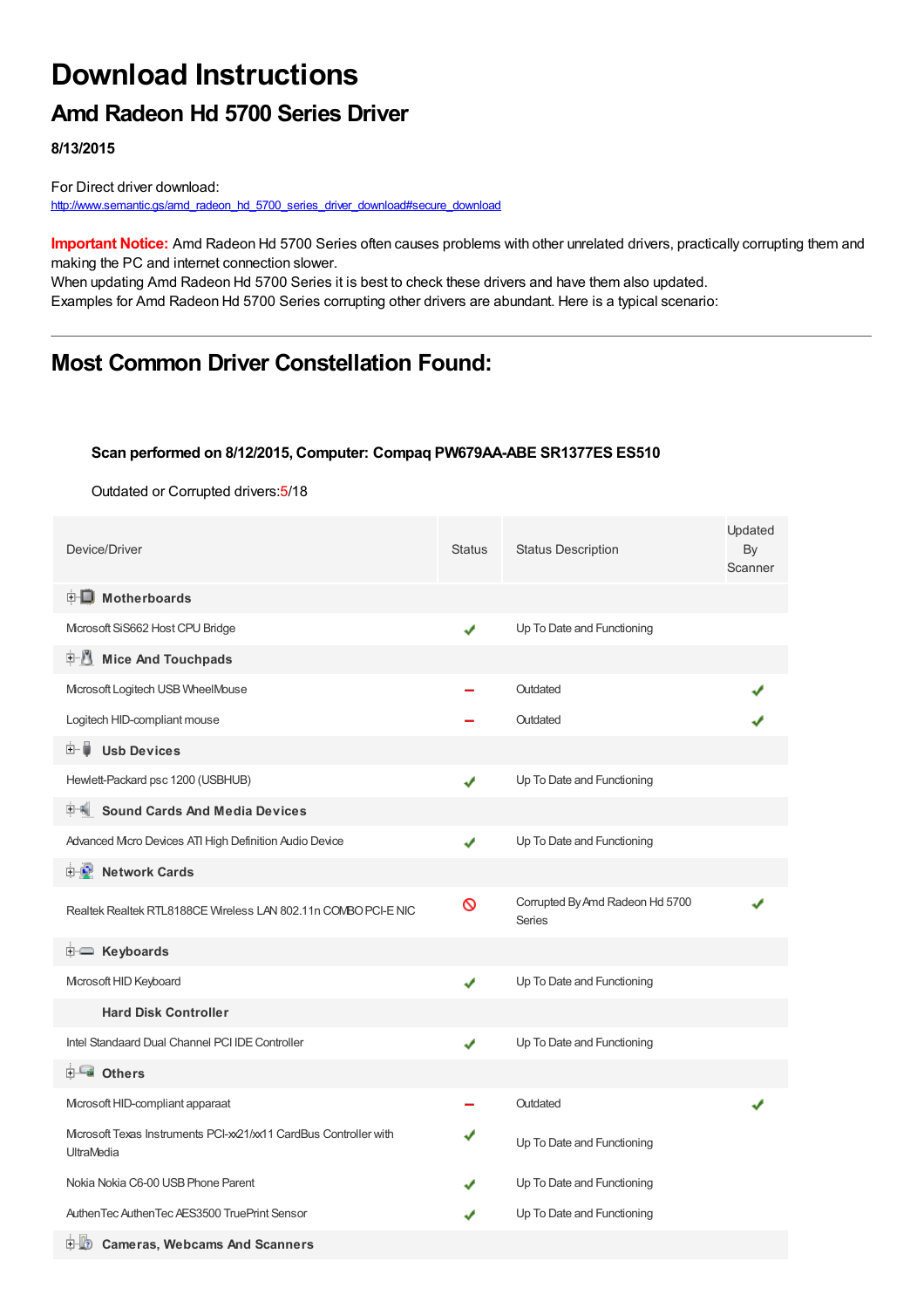| Philips Philips SPC1030NC Webcam                     |                  | Up To Date and Functioning                       |  |
|------------------------------------------------------|------------------|--------------------------------------------------|--|
| Video Cards                                          |                  |                                                  |  |
| Intel Standard VGA Graphics Adapter                  | ✔                | Up To Date and Functioning                       |  |
| <b>E</b> Input Devices                               |                  |                                                  |  |
| Logitech Logitech WingMan Formula (ADI)              | ✔                | Up To Date and Functioning                       |  |
| <b>E-TP</b> Port Devices                             |                  |                                                  |  |
| Mobile Connector Device Diagnostic Interface (COM11) | ⊚                | Corrupted By Amd Radeon Hd 5700<br><b>Series</b> |  |
| 由 - 1<br>Monitors                                    |                  |                                                  |  |
| Sony Digital Flat Panel (1024x768)                   | $\boldsymbol{v}$ | Up To Date and Functioning                       |  |
| 电图 Mobile Phones And Portable Devices                |                  |                                                  |  |
| <b>Acer NOKIA</b>                                    | ✔                | Up To Date and Functioning                       |  |

## **Amd Radeon Hd 5700 Series Driver Models:**

| <b>Driver Model</b>                           | <b>Original</b><br><b>Upload Date</b> | Last<br><b>Modification</b> | <b>Driver File</b>                            | <b>File</b><br><b>Size</b> | <b>Most Compatible</b><br><b>Computer Model</b>    | <b>Availabilty To</b><br>Scanner |
|-----------------------------------------------|---------------------------------------|-----------------------------|-----------------------------------------------|----------------------------|----------------------------------------------------|----------------------------------|
| Amd Radeon Hd 5700<br><b>Series 82481.1</b>   | 11/5/2014                             | 8/3/2015                    | amd_radeon_hd_5700_series-<br>82481.1.exe     |                            | 200kb Gateway FX6800,                              | ✔                                |
| Amd Radeon Hd 5700<br>Series 1.12.12.13       | 12/8/2014                             | 8/3/2015                    | amd_radeon_hd_5700_series-<br>1.12.12.13.exe  |                            | 163kb Sony VPCSB3AJ,                               |                                  |
| Amd Radeon Hd 5700<br><b>Series 23487</b>     | 10/1/2014                             | 7/31/2015                   | amd_radeon_hd_5700_series-<br>23487.exe       |                            | 195kb Sony VGN-FE52B H                             |                                  |
| Amd Radeon Hd 5700<br><b>Series 2222.1</b>    | 1/21/2015                             | 8/5/2015                    | amd_radeon_hd_5700_series-<br>2222.1.exe      | 34kb                       | Sony VPCF132FX                                     |                                  |
| Amd Radeon Hd 5700<br><b>Series 631,103</b>   | 11/2/2014                             | 8/6/2015                    | amd_radeon_hd_5700_series-<br>631.103.exe     |                            | 155kb HP Pavilion zd8000,                          | ✔                                |
| Amd Radeon Hd 5700<br><b>Series 824</b>       | 12/29/2014                            | 8/3/2015                    | amd_radeon_hd_5700_series-<br>824.exe         | 37kb                       | Sony VPCEB1E9R                                     | ✔                                |
| Amd Radeon Hd 5700<br><b>Series 21.11.133</b> | 8/9/2014                              | 8/3/2015                    | amd_radeon_hd_5700_series-<br>21.11.133.exe   | 32kb                       | LGE500-GABBTZ,                                     | ✔                                |
| Amd Radeon Hd 5700<br>Series 3083             | 11/30/2014                            | 8/9/2015                    | amd_radeon_hd_5700_series-<br>3083.exe        | 68kb                       | Panasonic CF-19KHRAXAM                             | ✔                                |
| Amd Radeon Hd 5700<br><b>Series 80782.1</b>   | 1/18/2015                             | 8/6/2015                    | ndi-80782.1.exe                               |                            | 102kb Sony VGN-NS255D,                             | ✔                                |
| Amd Radeon Hd 5700<br><b>Series 1.10741.1</b> | 11/11/2014                            | 8/7/2015                    | amd radeon hd 5700 series-<br>1.10741.1.exe   |                            | 203kb IBM23741U9,                                  | ✔                                |
| Amd Radeon Hd 5700<br><b>Series 80080</b>     | 2/3/2015                              | 8/6/2015                    | amd_radeon_hd_5700_series-<br>80080.exe       |                            | 187kb Toshiba PSC0SE-02E21EFR,                     | ✔                                |
| Amd Radeon Hd 5700<br><b>Series 41.11.148</b> | 12/3/2014                             | 8/5/2015                    | i-41.11.148.exe                               |                            | 164kb Sony VGN-CS36TJ U,                           | ✔                                |
| Amd Radeon Hd 5700<br>Series 622.11.12.1      | 11/30/2014                            | 8/5/2015                    | amd radeon hd 5700 series-<br>622.11.12.1.exe |                            | 59kb Toshiba Dynabook T351/34CR,                   | ✔                                |
| Amd Radeon Hd 5700<br><b>Series N1.162.14</b> | 9/2/2014                              | 8/9/2015                    | amd_radeon_hd_5700_series-<br>n1.162.14.exe   |                            | 176kb HPH9-1187,                                   | ✔                                |
| Amd Radeon Hd 5700<br><b>Series Q8291.16</b>  | 11/7/2014                             | 8/9/2015                    | amd_radeon_hd_5700_series-<br>q8291.16.exe    | 80kb                       | OEGStone DB75EN,                                   | ✔                                |
| Amd Radeon Hd 5700<br><b>Series 1.12806</b>   | 1/6/2015                              | 8/10/2015                   | umb-1.12806.exe                               | 64kb                       | Packard Bell PACKARD BELL<br><b>IMAX X7300 SP.</b> | ✔                                |
| Amd Radeon Hd 5700<br><b>Series 32989</b>     | 8/28/2014                             | 8/7/2015                    | amd_radeon_hd_5700_series-<br>32989.exe       |                            | 219kb HPHPnx9000,                                  | ✔                                |
| Amd Radeon Hd 5700                            | 12/10/2014                            | R/5/2015                    | amd_radeon_hd_5700_series-                    |                            | 58kh Packard Rell IMFTIA MC 5303                   | ✔                                |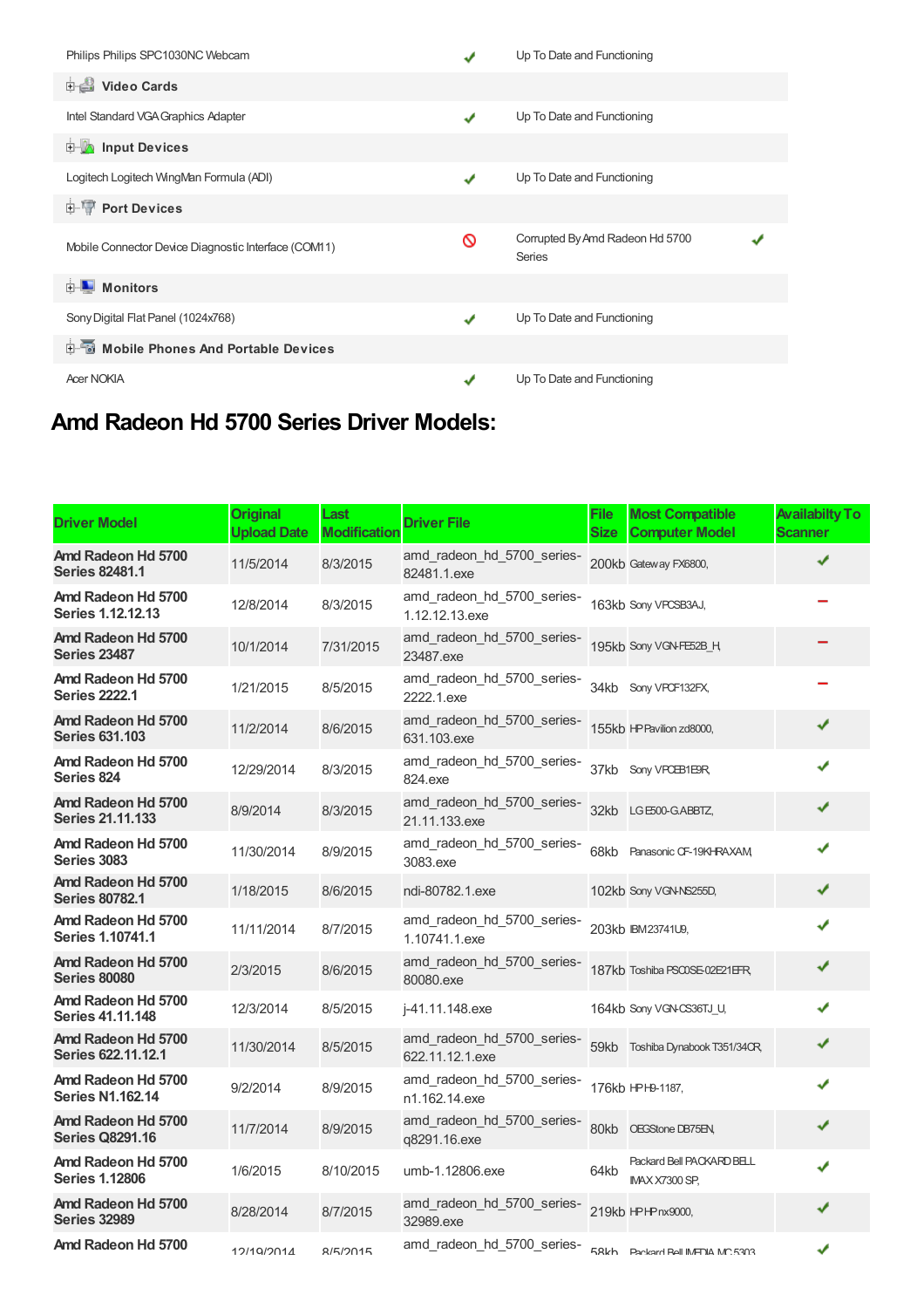| <b>Series 24082.1</b>                            | L11V1LV1T  | <b>UI UI AU IU</b> | 24082.1.exe                                    |      | <b>INTO A LANE IN LANE IN THE OWN.</b> |   |
|--------------------------------------------------|------------|--------------------|------------------------------------------------|------|----------------------------------------|---|
| Amd Radeon Hd 5700<br><b>Series X1.13777</b>     | 11/15/2014 | 8/2/2015           | amd radeon hd 5700 series-<br>x1.13777.exe     |      | 63kb Sony POG-FX33S_BP,                |   |
| Amd Radeon Hd 5700<br><b>Series 61.1679</b>      | 12/25/2014 | 8/6/2015           | amd_radeon_hd_5700_series-<br>61.1679.exe      |      | 181kb LGPI-JACKE                       | ✔ |
| Amd Radeon Hd 5700<br><b>Series 2.13781.1</b>    | 10/6/2014  | 8/7/2015           | amd_radeon_hd_5700_series-<br>2.13781.1.exe    |      | 161kb Sony SVE15127CDS,                | ✔ |
| Amd Radeon Hd 5700<br><b>Series B1.10822</b>     | 8/21/2014  | 8/4/2015           | amd radeon hd 5700 series-<br>b1.10822.exe     |      | 149kb HPNY545AAR-ABA p6210y,           | √ |
| Amd Radeon Hd 5700<br><b>Series G1.102.192</b>   | 1/6/2015   | 8/8/2015           | amd radeon hd 5700 series-<br>g1.102.192.exe   |      | 131kb HP Pavilion dv2000,              | ✔ |
| Amd Radeon Hd 5700<br><b>Series 62302</b>        | 12/30/2014 | 8/2/2015           | ih-62302.exe                                   | 65kb | NECVERSAE6300<br>RNF91086795.          | ✔ |
| Amd Radeon Hd 5700<br><b>Series 30072</b>        | 8/24/2014  | 8/5/2015           | amd radeon hd 5700 series-<br>30072.exe        |      | 151kb Panasonic CF-19AHNAHFL,          | ✔ |
| Amd Radeon Hd 5700<br><b>Series P2.11.1627</b>   | 8/5/2014   | 8/7/2015           | amd_radeon_hd_5700_series-<br>p2.11.1627.exe   |      | 119kb IBM26523CU.                      | ✔ |
| Amd Radeon Hd 5700<br><b>Series 422.1</b>        | 2/5/2015   | 8/3/2015           | amd_radeon_hd_5700_series-<br>422.1.exe        |      | 34kb ASUS A7V,                         | √ |
| Amd Radeon Hd 5700<br><b>Series 8202.13</b>      | 9/20/2014  | 8/8/2015           | amd radeon hd 5700 series-<br>8202.13.exe      |      | 169kb NEC PC-VY20MAZ78,                | √ |
| Amd Radeon Hd 5700<br><b>Series Y81.11.192.1</b> | 8/4/2014   | 8/3/2015           | amd_radeon_hd_5700_series-<br>y81.11.192.1.exe |      | 117kb IBM2668WGY,                      | ✔ |
| Amd Radeon Hd 5700<br><b>Series H1.10069</b>     | 12/26/2014 | 8/6/2015           | amd radeon hd 5700 series-<br>h1.10069.exe     | 89kb | Fujitsu FM/NFB70BK,                    | ✔ |
| Amd Radeon Hd 5700<br><b>Series 2.10390</b>      | 9/6/2014   | 7/31/2015          | amd_radeon_hd_5700_series-<br>2.10390.exe      |      | 36kb Packard Bell Ktreme X9702,        | ✔ |
| Amd Radeon Hd 5700<br><b>Series H7091.19</b>     | 8/18/2014  | 8/8/2015           | amd radeon hd 5700 series-<br>h7091.19.exe     |      | 166kb HPEJ218AA-B14 w 5240.be,         | ✔ |

## **Typical Driver constellation for scanned computers:**

#### **Data derived from 929 scans made on these 531 computers from 12/30/2014 to 7/31/2015:**

Fujitsu FMME5FD8, Sony PCG-GR5F\_BP, MSI MS-7733, MSI MSI Notebook EX630, Lenovo ThinkPad Edge E330, Compaq DQ193A-ABZ S5300IT IT340, Lenovo ThinkPad Edge E330,Compaq P8654S-ABAS3000VNA110, Lenovo ThinkCentre A70, Supermicro X9DR3-F, SonyVPCZ11A7R, Toshiba DynabookR731/36EBK,HP PS226AA-ABEt840.es, Sony VGN-NW305F, HP KB020AA-ABFm9180.f, AnabelleB Argyle M300, Intel IntelDQ965GF, HP PS414AA-AB5 W1268HK, IBM23739HG, IBM ThinkCentre S50, Compaq EG215AA-ABG SR1660AN AN540, Lenovo 6069W1R, Sony VGN-FE52B\_H, Toshiba SATELLITE PRO C50-A-1M3, Panasonic CF-53JBLBY1M,HPEP074AA-ABU m7340.uk,Compaq EV971AA-ABFSR1860FRFR620, PanasonicCF-Y7BWTAJS, AnhochGoliath XD810, Fujitsu CELSIUSR930, Acer NC-E1-531-B9604G, WIPRO WSG37455W7-0092, Dell PowerEdge C8220, Packard Bell IMEDIAX5609 BE, IBM2647A5G, Panasonic CF-SX1WEUHR, HP EP086AA-ABS m7370.se, Sony VGN-Z17GN\_B, Fujitsu FMVF52CTWG, Gateway EC1457U, Dell PowerEdge 1800, HP P6772l, Lenovo ThinkCentre A57, Gateway SX2360, Sony VGN-UX90S, AnabelleB Graduate VA20, Apple IMac5,1, Panasonic CF-W2EC1AXS, Acer ATC-603, Systemax Charity PC 2010, HP 110-010xt, Acer Aspire 9810, Gateway E-5200, Lenovo ThinkCentre E51, Gateway 0AAWVP08, Biostar TForce 550, Sony VGN-UX71, Acer TravelMate 8371, Fujitsu D2312-C1, HP HP Compaq dx2390 Microtowe,HPA0316001,Compaq FZ090AA-ABFSR5605FR,Compaq FJ469AA-ABMSG3308LA, Seneca Pro334980, SonyVGC-RM75UD, SonyVGC-LS31N, Lenovo ThinkPad X200s, Gateway NV44, Panasonic CF-30CTQAFBE, Sony VGN-TZ15AN, NEC PC-LS150HS1KSG, Acer Aspire M1641, Zoostorm 7010-0246A, HP P7541A-ABG 711a, SonyVGN-AW190Y, SonyVPCZ130GB, ASUSN56VM, Lenovo 20B70034SG,Compaq P8654S-ABAS3000VNA110, PanasonicCF-19FLJC7AA, Sony VPCF11E4E, IBMBladeCenter HS22 -[7870B4U, Packard Bell IMEDIAD5089 BE,NECPC-LL770BD,HPPresario 2200,Compaq AY552AA-AB5 CQ3118HK, Fujitsu FMLX50WD, Packard Bell PBIPGX, Acer Aspire5740, Viglen VIG430P, PrimeLine Professional-i7, Velocity Mcro CINEMAGIX, HP FR378AA-ABH m9351.nl, Gateway S-7220M, Fujitsu FMVC18WA,GigabyteG41MT-D3PT, LGX110-L.A7B1A2,HPG5331de, Lenovo ThinkPad T410,HPPX635AA-ABUt3040.uk,Compaq DM174A-ABA S5300NXNA311,Gateway06DT048, SonyVPCW221AX, IBMIBMeServer 206m -[8485PEE, Fujitsu FMVXD1W92Z,HPHPCompaq 2710p,HPHPPavilion DV9670EM, LGLW40-J4XP, HPD5468AT-ABAGX768AA, LGR590-PR70K, PhoenixM671MX+968, Toshiba Satellite C55-A5387, Sony VPCF1390S, Fujitsu AMILOXi 2528, Sony VPCEB33FG, IBM6221MFG, AnabelleBSoho WN10, Fujitsu CELSIUSR920 POWER, Sun Microsystems K85AE, Lenovo ThinkPad T420s, Lenovo 20AVCTO1WW, Packard Bell EasyNote\_BG47-V-054FR, IBMEserver xSeries 235-[8671KAX, NEC VERSAP550 NN680209359, Packard Bell IXTREME I7709B, HP HP Compaq dx6100 MT, IBMThinkPad R40,HPED716AA-ABFw5149,HPKP335AA-UUWm9253.sc, LGR510-K.A275K, Fujitsu LIFEBOOKNH532, SonyVPCEC2E9E, LGS1-QP01HS, ALFATRON SpADN1020/M, Lenovo 3000 S200 Desktop, Toshiba Dynabook CX/47G, Intel OLFV, NEC PC-VN370CS1KS, HP HP ProBook 6460b, Toshiba SATELLITE NB10t-A-103, IBMSystem x3200 M3 -[732842G, Lenovo ThinkCentre A70z, Sony VOA, HP NQ973AA-ABF p6032f, Fujitsu FMMFD40, Toshiba SATELLITE L850-1J9, HP D5468AT-A2L a123l, IBM8171VRJ, SonyVGN-CR21S\_P, IBM2525AP5, SonySVE15117FJB, PanasonicCF-30CTQCBBM,Dell Vostro 1440, ASUSG70AB, SonyVGN-FW245J,NECPC-BL550DS6W,HPHPnx9000,HPHPE-430it, IBMSystem x3200 M3 -[7327PAA, Packard Bell IMEDIAD5089 BE,HPP6-2440ef, PanasonicCF-30KCPRQAM, Seneca V63909, Toshiba Satellite Pro C650D, LGE500-G.ABBTZ,HPHPCompaq nc8430, Lenovo IdeaCentre K32010031,HPHP530 Notebook PC, Lenovo 7359W4B, Compaq EG217AA-ABG SR1699AN AN540, IBM1872W5A, HP Pavilion dv6000, MSI MS-A95311, LGRD410-L.ADA3E2, NEC PC-VG32SZZEJ, Sony VGN-TZ27FN,NECPC-LL850SG,HPCQ2800EEm,HPEL521AA-AB1 a1329k,HPHPPavilion dv5000, SonyVPCY119FJ, IBM8424Y11, PASCAL PT880PRO-PS, Sony VGN-TT250N, Toshiba SATELLITE C855-12Z, MTAC 9008D, Sony VGC-LT1S, Sony VGN-FZ290FU, Panasonic CF-W7BWHAJS, HP PW572AA-B1U d1262.se, HP NM798AA-UUZIQ532ch, IBM2722M3U,NECPC-LS450JS6W, PanasonicCF-19FHLAXAM,HPHPD290 MT, Toshiba SATELLITEC855-19N,HPHPd330 uT,Compaq DW212A-UUWS6100NDSC410,HPHPdx2000 MT,HPFL422AA-ABTa6613is, IBM8113V7F, Acer TravelMate8472TG, SonyVPCF132FX, SonyVGN-CS190N,Dell Dell System Inspiron M4110, BenQ Joybook A51, Gateway 4800 Series, Sony VGN-UX1XN, HP P6747ch-m, IBM System x3200 M3 -[732842G, Toshiba Dynabook T351/57CWS, Intel GrossePoint, SonyVGN-FW45MJ\_B,NECPC-VK26MDZCE, Lenovo 20B70034SG, SonyVPCCB46EC,HPHPEliteBook 8440p, IBM921035M, Mecer X107,HPKP335AA-UUWm9253.sc, LGRD510-L.ADV3E8, Fujitsu FMVNFD80N, IBMSystem x3200 M3 -[732842G,NECPC-MY26XRZJTSBJ,HPNM953AA-UUW p6054sc, SonyVPCEG1S1R,Gigabyte H61M-USB3-B3, Acer Aspire 5735Z,HPPL482AA-AB4 w1084d, LGE500-G.A2F1E1, TSINGHUATONGFANGH61H2-TAIO, IBM IBMSystem x3500 M3 Server -[7380AC1,HPP6563sc, SonyVGN-FZ32G,Compaq DW212A-UUWS6100NDSC410, WIPROWSG48355W7-0023, MSI ThirdWave Corporation Prime Series, Fujitsu CELSIUS W370, SonyVGN-FE17SP, Toshiba Dynabook TX/67J2PKYD, EDsys EPROI5120W7P, SonyVGN-CR51B\_W, Lenovo 20B7S07L00,NECNECVERSAONE, SonyVGN-TZ15AN,HPRA964AA-AB9 w5560.pt, IBM814338G, Powerspec B647, IBMThinkPad T43, SonyPCG-FR295MP, Packard Bell IMEDIAD2000C, ATTRILINE PROFI 61, Zoostorm 7010-0246A, Supermicro C2SBC-Q, HP P6-2007nl, HP D5468AT-A2L a123l, NEC VERSAL2101 RNB31065295,HPKT316AA-ABEm9253.es, SonyVPCCW2S1R, Intel SBD2B014, Toshiba Dynabook EX1/524CDE,HPCQ1160FRm, Seneca Pro334980, SonyVGN-FW46S, Lenovo 20131, NEC PC-LL350DD1KS, Fujitsu FMMFE50W, Notebook S210TU, Sony VGN-SZ71E\_B, HP PS226AA-ABEt840.es, Sony VGN-TT250N, Lenovo